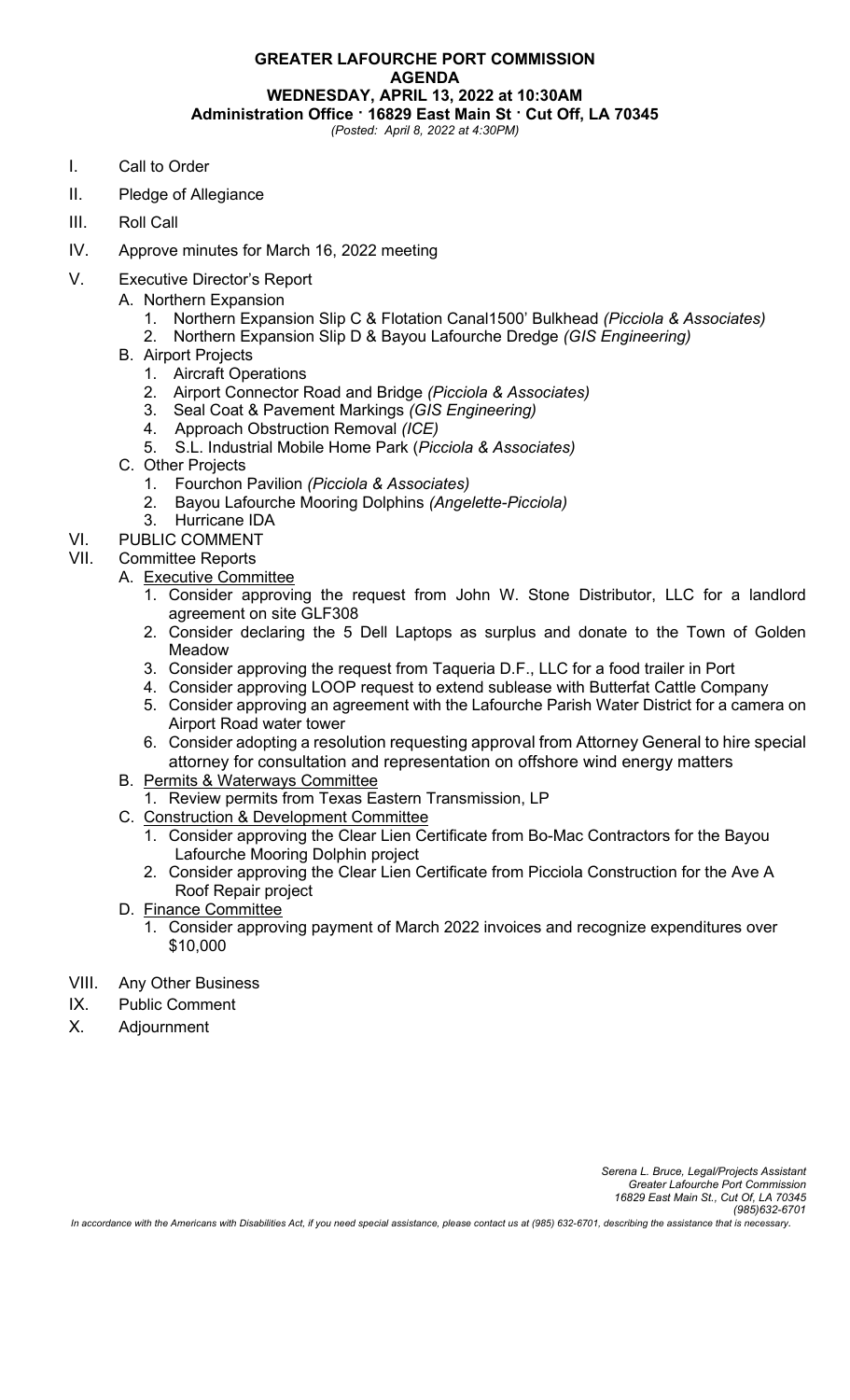## **OFFICIAL PROCEEDINGS OF THE GREATER LAFOURCHE PORT COMMISSION APRIL 13, 2022**

The Board of Commissioners of the Greater Lafourche Port Commission met in regular session on Wednesday, April 13, 2022 at 10:30AM at the Administration Office 16829 East Main Street, Cut Off, LA 70345.

President Harris Cheramie Jr. called the meeting to order. Secretary M. Callais then called roll.

ATTENDED: Harris Cheramie, Jr., Jimmy Lafont, Rodney J. Gisclair Sr., Curtis Pierce, Larry Griffin, John Melancon, Jr., Mike Callais, and Kris Callais.

ABSENT: John D. Ordonne

Upon motion by Melancon second by Pierce, with no public comment, the board unanimously approved the minutes for March 16, 2022 meeting.

#### **Executive Director's Report**

Northern Expansion – Engineer Joe Picciola reported the contractor APC Construction is currently driving concrete deadman piles and offsite coating steel sheet piles for the Slip C & Flotation Canal Bulkhead project. Engineer John Plaisance reported Crosby Dredging is nearing completion for the Slip D and Bayou Lafourche Dredging project. They should be complete with placing spoil in the mitigation area withing the next 7 to 10 days. Executive Director Chett Chiasson stated we are reviewing Crosby Dredging's request for additional days. Engineer Plaisance replied he will also review and send the Port his recommendation for the next committee meeting.

Airport Projects – Chiasson reported the airport operations for the month of March were 826, with 6532 passengers, and 20,665 vehicles. Engineer Joe Picciola reported on the Airport Connector Road and Bridge project. Sealevel Construction is currently installing drainage along LA 3235 and driving concrete piles in Bayou Lafourche. Engineer John Plaisance reported the contractor Gee Asphalt Systems worked on the patch at the tarmac area and may start seal coat tomorrow for the Seal Coat & Pavement Markings project. Melancon questioned if the patch work was a recent damage, which Plaisance replied the area was struck by lightning a few years ago. Engineer Ken Morales reported the contractor LMB Services has been on site clearing trees for the Approach Obstruction Removal project. The project may be delayed with the recent discovery of an eagle's nest in one of the trees. He stated we have blocked off the area and are working with LA Wildlife and Fisheries through this process. The landowner is retaining some of the trees. The project is generally going well and should be complete by next month. Engineer Joe Picciola reported the contractor Onshore Materials has delivered some limestone and is currently installing sewer and waterlines for the S.L. Industrial Mobile Home Park project. They plan to receive and install the sewer lift station by the end of the month, and we will work with Rotorcraft to move trailers on site as soon as each area is available.

Other Projects – Engineer Joe Picciola reported the contractor Onshore Construction is complete with driving piles and are forming up for the concrete pile caps for the Fourchon Pavilion. They expect to pour concrete within the next few weeks when Terrebonne Concrete will be up and operational. The building is expected to be delivered by May 20<sup>th</sup>. Engineer Neil Angelette reported we are in receipt of the clear lien certificate from Bo-Mac Contractors for the Bayou Lafourche Mooring Dolphins project to approve and release retainage.

Hurricane IDA – Chiasson reported the project with Bayou Lafourche Fresh Water District for the debris removal from Bayou Lafourche is progressing well and should be complete in the next two weeks. The contractor DRC is doing a good job of removing the debris for our water source and for safe navigation. Chiasson reported the Public Boat Launch Bathhouse is under design for the replacement of the ramp and stairways. The sewer plant system has been checked and is operational. He stated we will be placing 2